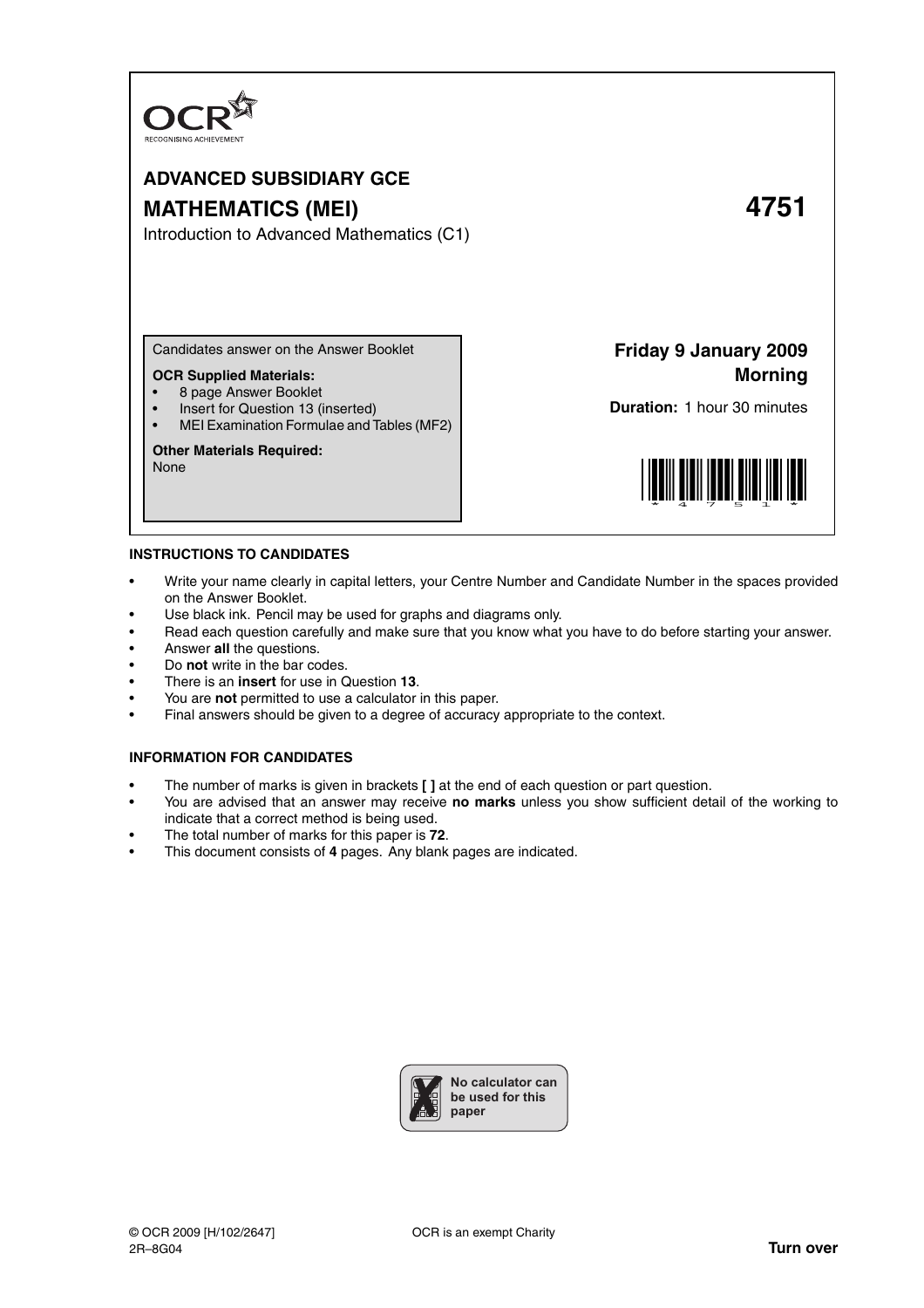## **Section A** (36 marks)

- **1** State the value of each of the following.
	- $(i)$  2<sup>-3</sup> **[1]**

(ii) 
$$
9^0
$$
 [1]

- **2** Find the equation of the line passing through (−1, −9) and (3, 11). Give your answer in the form  $y = mx + c$ . [3]  $y = mx + c.$  **[3]**
- **3** Solve the inequality  $7 x < 5x 2$ . **[3]**
- **4** You are given that  $f(x) = x^4 + ax 6$  and that  $x 2$  is a factor of  $f(x)$ . Find the value of *a*. [3]
- **5** (i) Find the coefficient of  $x^3$  in the expansion of  $(x^2 3)(x^3 + 7x + 1)$ . [2]
	- (ii) Find the coefficient of  $x^2$  in the binomial expansion of  $(1 + 2x)^7$ . **[3]**

6 Solve the equation 
$$
\frac{3x+1}{2x} = 4.
$$
 [3]

- **7** (i) Express  $125\sqrt{5}$  in the form  $5^k$ . **[2]**
	- **(ii)** Simplify  $(4a^3b^5)^2$ . **[2]**
- **8** Find the range of values of *k* for which the equation  $2x^2 + kx + 18 = 0$  does not have real roots. [4]
- **9** Rearrange  $y + 5 = x(y + 2)$  to make *y* the subject of the formula. **[4]**
- **10** (i) Express  $\sqrt{75} + \sqrt{48}$  in the form  $a\sqrt{ }$ 3. **[2]**

(ii) Express 
$$
\frac{14}{3-\sqrt{2}}
$$
 in the form  $b + c\sqrt{d}$ . [3]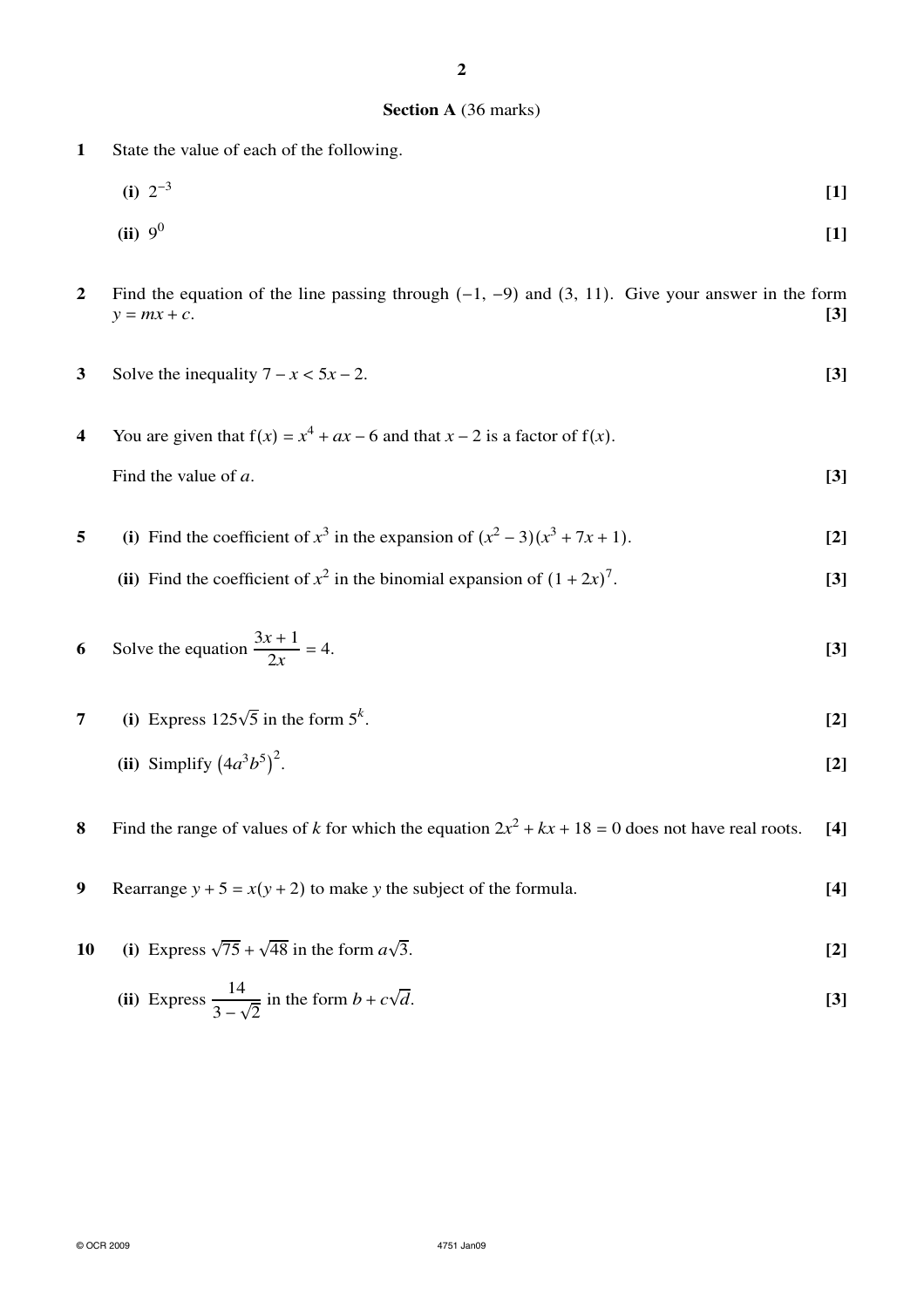**Section B** (36 marks)



**Fig. 11**

Fig. 11 shows the points A and B, which have coordinates  $(-1, 0)$  and  $(11, 4)$  respectively.

**(i)** Show that the equation of the circle with AB as diameter may be written as

$$
(x-5)^2 + (y-2)^2 = 40.
$$
 [4]

- **(ii)** Find the coordinates of the points of intersection of this circle with the *y*-axis. Give your answer in the form  $a \pm \sqrt{a^2 + a^2}$ *b*. **[4]**
- **(iii)** Find the equation of the tangent to the circle at B. Hence find the coordinates of the points of intersection of this tangent with the axes. **[6]**
- **12** (i) Find algebraically the coordinates of the points of intersection of the curve  $y = 3x^2 + 6x + 10$  and the line  $y = 2 - 4x$ . **[5]** 
	- **(ii)** Write  $3x^2 + 6x + 10$  in the form  $a(x + b)$  $2 + c$ . **[4]**
	- (iii) Hence or otherwise, show that the graph of  $y = 3x^2 + 6x + 10$  is always above the *x*-axis. [2]

## **[Question 13 is printed overleaf.]**

**11**